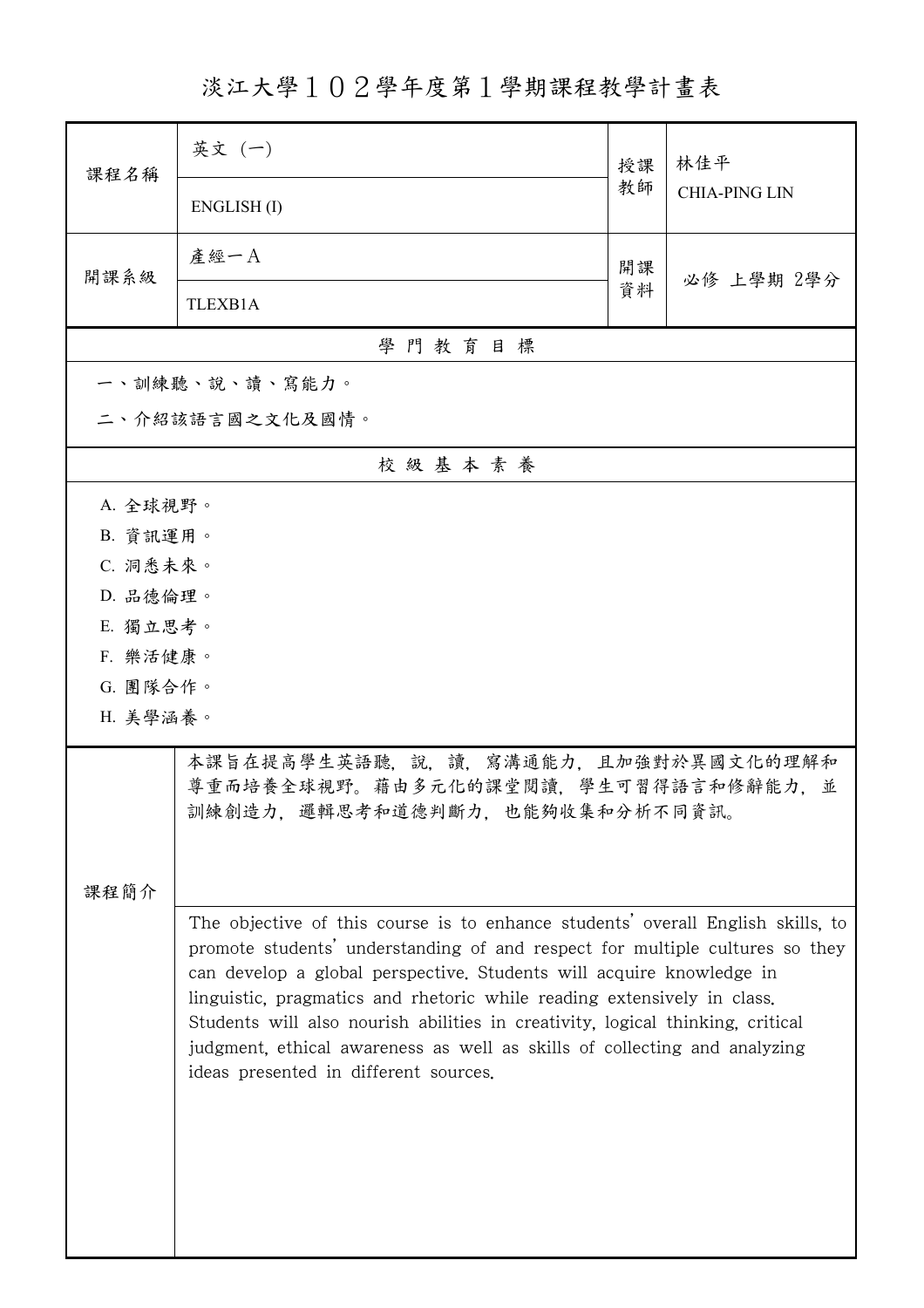本課程教學目標與目標層級、校級基本素養相關性

一、目標層級(選填): (一)「認知」(Cognitive 簡稱C)領域:C1 記憶、C2 瞭解、C3 應用、C4 分析、 C5 評鑑、C6 創造 (二)「技能」(Psychomotor 簡稱P)領域:P1 模仿、P2 機械反應、P3 獨立操作、 P4 聯結操作、P5 自動化、P6 創作 (三)「情意」(Affective 簡稱A)領域:A1 接受、A2 反應、A3 重視、A4 組織、 A5 內化、A6 實踐

二、教學目標與「目標層級」、「校級基本素養」之相關性:

 (一)請先將課程教學目標分別對應前述之「認知」、「技能」與「情意」的各目標層級, 惟單項教學目標僅能對應C、P、A其中一項。

 (二)若對應「目標層級」有1~6之多項時,僅填列最高層級即可(例如:認知「目標層級」 對應為C3、C5、C6項時,只需填列C6即可,技能與情意目標層級亦同)。

 (三)再依據所訂各項教學目標分別對應其「校級基本素養」。單項教學目標若對應 「校級基本素養」有多項時,則可填列多項「校級基本素養」。 (例如:「校級基本素養」可對應A、AD、BEF時,則均填列。)

| 序                   |                                                                                   |                                                                 |                                                                                 | 相關性                 |           |  |
|---------------------|-----------------------------------------------------------------------------------|-----------------------------------------------------------------|---------------------------------------------------------------------------------|---------------------|-----------|--|
| 號                   |                                                                                   | 教學目標(中文)<br>教學目標(英文)                                            |                                                                                 | 目標層級                | 校級基本素養    |  |
| $\mathbf{1}$        | 文化特色                                                                              | 1.能說出或寫出該語言國之社會與                                                | Be able to express the social<br>and cultural features of the<br>target country | C <sub>3</sub><br>A |           |  |
| 2                   | target country                                                                    | 2 Be able to express the social<br>and cultural features of the | Enhance language learning<br>performance through the<br>visual aids             | <b>P4</b>           | B         |  |
| $\overline{3}$      | 的途徑                                                                               | 3 能面對爭議性的議題, 提出解決                                               | Bring out solutions of the<br>controversial issues                              | A6                  | E         |  |
| $\overline{4}$      | 4 能用通順的文字表達其思想                                                                    |                                                                 | Communicate one's<br>ideas/thoughts through the<br>fluent language expressions  | A6                  | H         |  |
| 教學目標之教學方法與評量方法      |                                                                                   |                                                                 |                                                                                 |                     |           |  |
| 序<br>號              | 教學目標                                                                              |                                                                 | 教學方法                                                                            | 評量方法                |           |  |
| $\mathbf{1}$        | 1.能說出或寫出該語言國之社會與<br>文化特色                                                          |                                                                 | 講述、討論、賞析                                                                        | 紙筆測驗、報告             |           |  |
| $\overline{2}$      | 2 Be able to express the social<br>and cultural features of the<br>target country |                                                                 | 講述、討論、賞析、實作                                                                     |                     | 實作、(個案討論) |  |
| $\overline{3}$      | 3 能面對爭議性的議題, 提出解決 講述、討論、問題解決<br>的途徑                                               |                                                                 |                                                                                 | (問題討論)              |           |  |
| 4 能用通順的文字表達其思想<br>4 |                                                                                   | 講述、討論、賞析                                                        |                                                                                 | 報告、(分組討論)           |           |  |
| 授課進度表               |                                                                                   |                                                                 |                                                                                 |                     |           |  |
| 週<br>次              | 日期起訖                                                                              |                                                                 | 内 容 (Subject/Topics)                                                            |                     | 備註        |  |
| $\mathbf{1}$        | $102/09/16 \sim$<br>102/09/22                                                     |                                                                 | Unit 1: How do you make a good first impression?                                |                     |           |  |
| $\overline{c}$      | $102/09/23$ ~<br>102/09/29                                                        | Unit 1 (continued)                                              |                                                                                 |                     |           |  |
|                     |                                                                                   |                                                                 |                                                                                 |                     |           |  |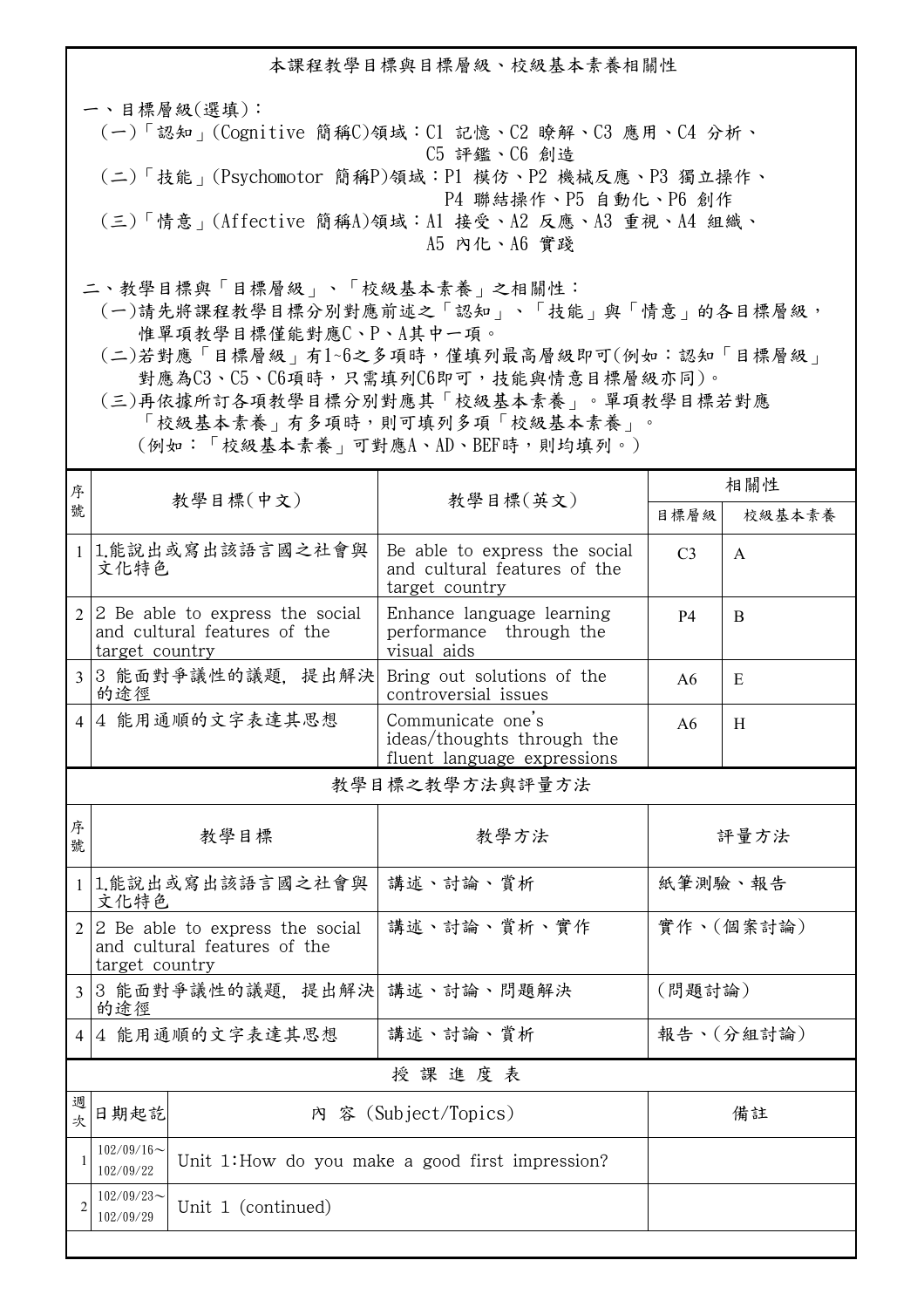| 3            | $102/09/30$ ~<br>102/10/06    | Unit 1 (continued)                                                                      |               |  |
|--------------|-------------------------------|-----------------------------------------------------------------------------------------|---------------|--|
| 4            | $102/10/07$ ~<br>102/10/13    | Unit 2: What makes food taste good?                                                     |               |  |
| 5            | $102/10/14$ ~<br>102/10/20    | Unit 2 (continued)                                                                      |               |  |
| 6            | $102/10/21$ ~<br>102/10/27    | Unit 2 (continued)                                                                      |               |  |
| 7            | $102/10/28$ ~<br>102/11/03    | Unit 3: What does it takes to be successful?                                            |               |  |
| 8            | $102/11/04$ ~<br>102/11/10    | Unit 3 (continued)                                                                      |               |  |
| 9            | $102/11/11$ ~<br>102/11/17    | Unit 3 (continued)                                                                      |               |  |
| 10           | $102/11/18$ ~<br>102/11/24    | 期中考試週                                                                                   |               |  |
| 11           | $102/11/25$ ~<br>102/12/01    | Unit 4: How does technology affected your life?                                         |               |  |
| 12           | $102/12/02$ ~<br>102/12/08    | Unit 4 (continued)                                                                      |               |  |
| 13           | $102/12/09$ ~<br>102/12/15    | Unit 4 (continued)                                                                      |               |  |
| 14           | $102/12/16 \sim$<br>102/12/22 | Unit 5: Why do people help each other?                                                  |               |  |
| 15           | $102/12/23$ ~<br>102/12/29    | Unit 5 (continued)                                                                      |               |  |
| 16           | $102/12/30$ ~<br>103/01/05    | Unit 5 (continued)                                                                      |               |  |
| 17           | $103/01/06$ ~<br>103/01/12    | Reivew                                                                                  |               |  |
| 18           | $103/01/13$ ~<br>103/01/19    | 期末考試週                                                                                   |               |  |
| 修課應<br>注意事項  |                               | 1. 學生缺課超過時數者,將依照校規處理.<br>2. 缺席第一堂課者,如有分組請自行負責.<br>3. 高年級選修者,如時間無法配合,請勿選修.(包含實習課與課後報告討論) |               |  |
|              | 教學設備                          | 電腦、投影機                                                                                  |               |  |
|              | 教材課本                          | Q: Skills for success by Margot. F Gramer                                               |               |  |
|              | 參考書籍                          |                                                                                         |               |  |
| 批改作業<br>篇數   |                               | 篇(本欄位僅適用於所授課程需批改作業之課程教師填寫)<br>$\mathbf{1}$                                              |               |  |
| 學期成績<br>計算方式 |                               | ◆出席率: 10.0 % ◆平時評量:10.0 % ◆期中評量:30.0<br>◆期末評量: 30.0<br>$\%$<br>◆其他〈實習課〉: 20.0 %         | $\frac{0}{6}$ |  |
|              |                               |                                                                                         |               |  |